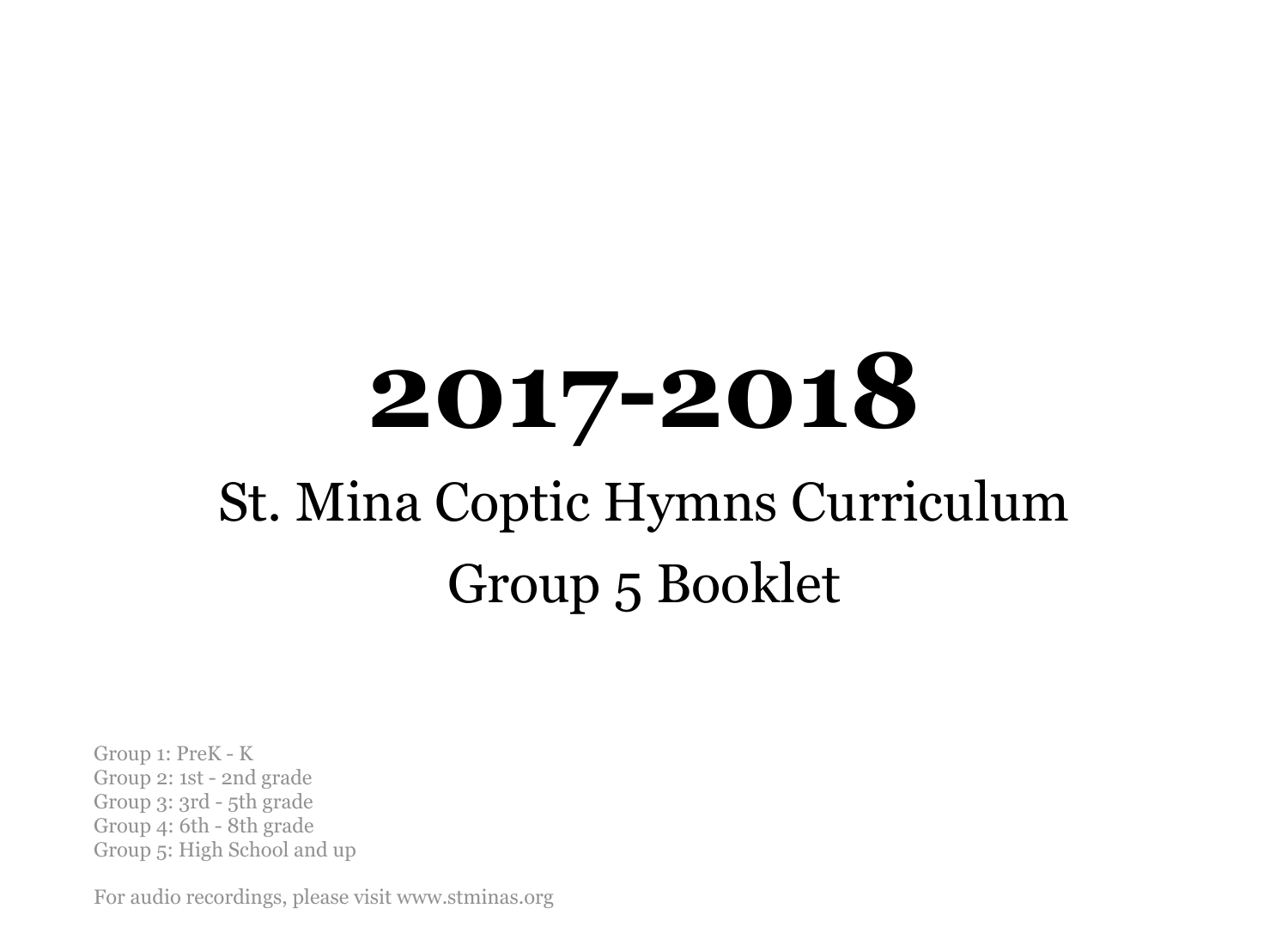# lleyahor

### *Chanted during the Distribution of Communion during the Holy 50 Days*

Uesaλor ΩρχHèperc ic torc EUNAC AXPANTON. DETOC  $\theta$   $\theta$   $\epsilon$   $\theta$   $\epsilon$   $\theta$   $\epsilon$   $\theta$   $\epsilon$   $\theta$   $\epsilon$   $\theta$   $\epsilon$   $\theta$   $\epsilon$   $\theta$   $\epsilon$   $\theta$   $\epsilon$   $\theta$   $\epsilon$   $\theta$   $\epsilon$   $\theta$   $\epsilon$   $\theta$   $\epsilon$   $\theta$   $\epsilon$   $\theta$   $\epsilon$   $\theta$   $\epsilon$   $\theta$   $\epsilon$   $\theta$   $\epsilon$   $\theta$   $\epsilon$   $\theta$   $\epsilon$   $\theta$   $\epsilon$   $\theta$ 

Kata thn tazin tor  $U$ ελχις ελεκ τελιος.  $\mathfrak{A}$  sios lcxxpoc:

Ocapkwoenta ek IIneruatoc  $\lambda$ 5107 ke  $\lambda$ 51ac Uapiac thc пароенот мета то  $\mu$ TCTHPION.  $\mathfrak{A}$  TIOC Doanatoc: exencon Huac.

*Meghalo Archee erevs is toos e-o-nas akranton. Agios o Theos.*

*Kata teen taxi too Melchicedek teleos. Agios yes-sheros.*

*Osarko thenta ek epnevmatos agio ke agias marias tees parthenoo mega to mistiriyon. Agios athanatos. eleyson imas.*

The great High Priest, undefiled forever. Holy God.

According to the order of Melchizedek, perfect. Holy Mighty.

You became incarnate of the Holy Spirit and of the holy Virgin Mary. Great is the mystery. Holy Immortal, have mercy on us.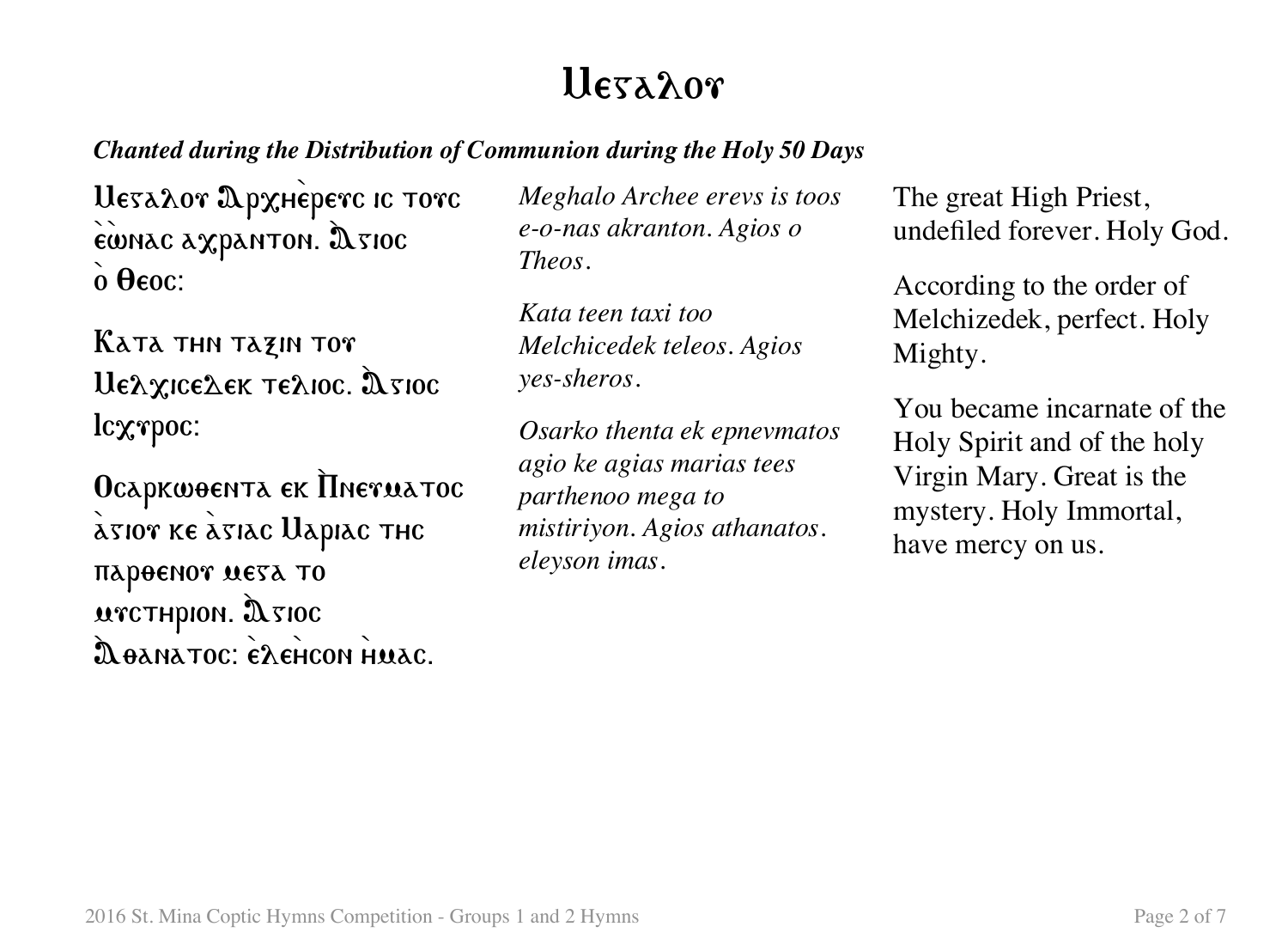## 7 Tunes - Tune 3 and 4

#### *Chanted in the tune of the Adam Aspasmos*

CWTEN ETENCUH: KATA  $n$ екні $\omega$ т $+$  мнаі: назмен  $\Pi$ ос πεη**Nort**: κατα nekuetwensht.

Φ+ πισαιρωότω: мрестерпе өмамеси: πηρεσεροικονο αιν. η Μεσαντπ nka $\lambda$ wc.

**Πιρεσέρεωι ετχορ:** sipoque <del>rand</del>ed xaronne φρεαδιωων ητε ονοη nißen: NO&EM NTOTOTXAI.

ben текметхрнстос: akcoßt nan iniexwps: apiewot nan ûnanêzoor: ènoi naonoßi.

*Sotem eten esmi: kata peknishti ennai: nahmen Epchois pennooti: kata nekmet shenheet.*

*Efnooti pifai ro-oosh: enref erpethnanef: piref erekonomin: ennefsot penkalos.*

*Piref erhemi etgor: enee etavfot harof: efref echishooo ente oo-on niven: nohem entoo-oogai.*

*Khen tekmet ekhristos: aksovtee nan empi-eghorh: ari-ehmot nan empai-eho-oo: ene enath-novi.* 

Hear our voices, according to Your great mercy, save us O Lord our God, according to Your compassion.

O caring God, the Maker of all good things, who governs well, with His chosen ones.

The strong Governor for those, who take refuge in Him, who longs for the salvation, and deliverance of everyone.

Through Your goodness, You provided us the night, grant us to pass, this day without sin.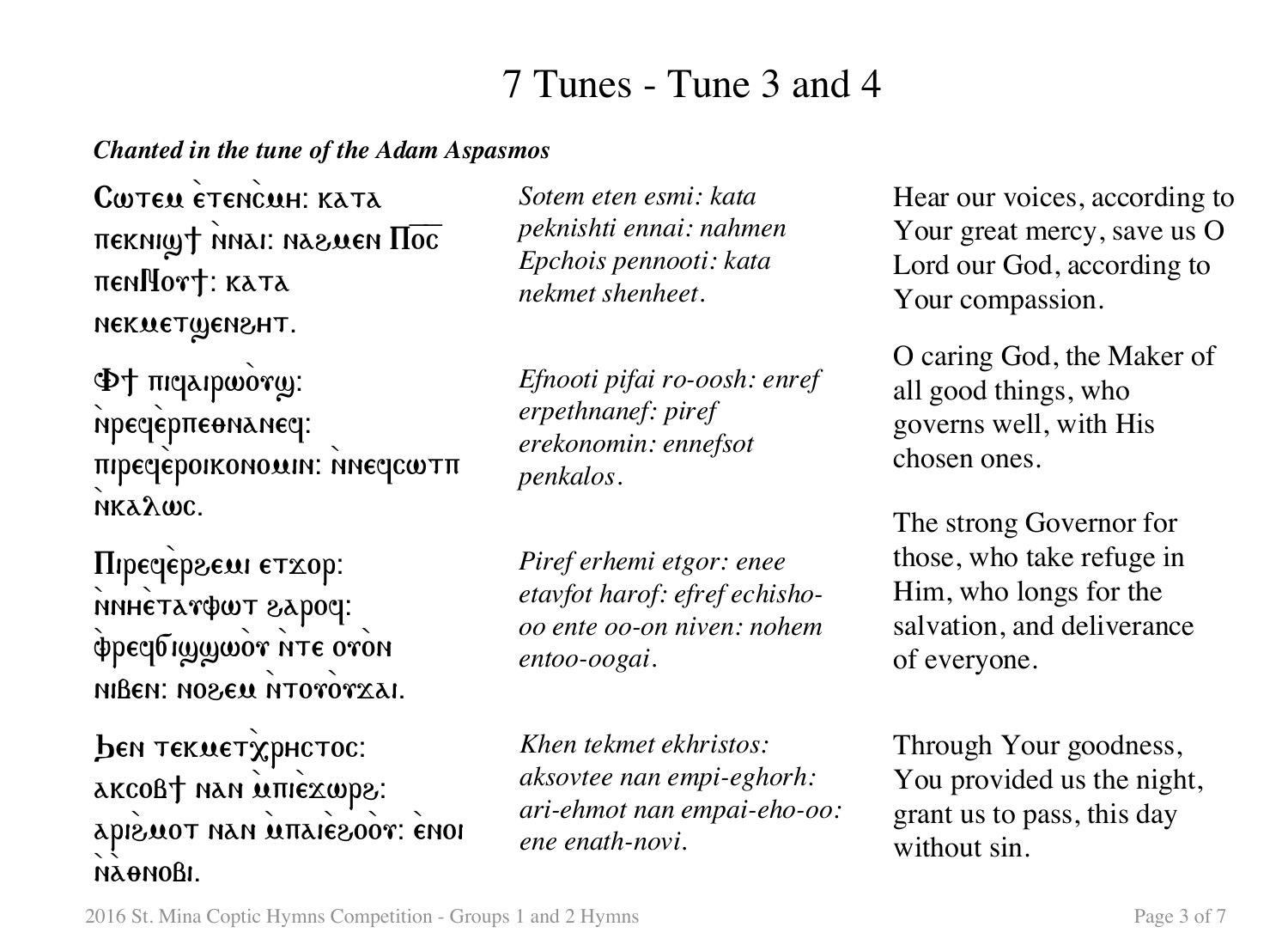### 7 Tunes - Tune 3 and 4 (cont.)

#### *Chanted in the tune of Maren oo-onh*

Eopenepπeuπga: eqai nnenxix eπgwi: 8γbok mueknoo: Xmbic zmul nen mokmek eqswor.

ben tai sanàtoori: cortwn nenwwit esorn: new NENWWIT EBOλ: ΔεΝ πον NOCI мте текскепн.

Eopenzw NTEKWEOMHI: NE&OOT NIBEN: NTEN&WC  $\epsilon$ TEKXOM: NEM  $\Lambda$ avi $\Lambda$ пипрофнтнс.

 $\chi_{\varepsilon}$  бен тек $\varepsilon$ ірнин: П $\overline{\chi_{\varepsilon}}$ πεnCwthp: anenkot antworn: xe anepseAnic  $\epsilon$ pok.

*Ethren erepem-epsha: efaiennenjij e-epshoi: harok empek-emtho: khoris gont nem mokmek efho-oo.*

*Khen tai han-a-to-oo-ee: sooton nenmoit ekhoon: nem nenmoit evol: khen epoonof ente tek-eskepee.* 

*Ethrengo entek methmee: ene-ho-oo niven: entenhos etekgom: nem Daveed pieprofeetees.*

*Je then tekheerini: Piekhristos penSoteer: anenkot anto-oon: je aner helpees erok.*

That we may be worthy, to lift up our hands, before You without anger, or evil thoughts.

+ At this dawn, make straight our coming in, and our going out, in the joy of Your protection.

That we may proclaim, Your righteousness daily, and praise Your power, with David the prophet.

Saying "In Your peace, O Christ our Savior, we slept and arose, for we have hoped in You."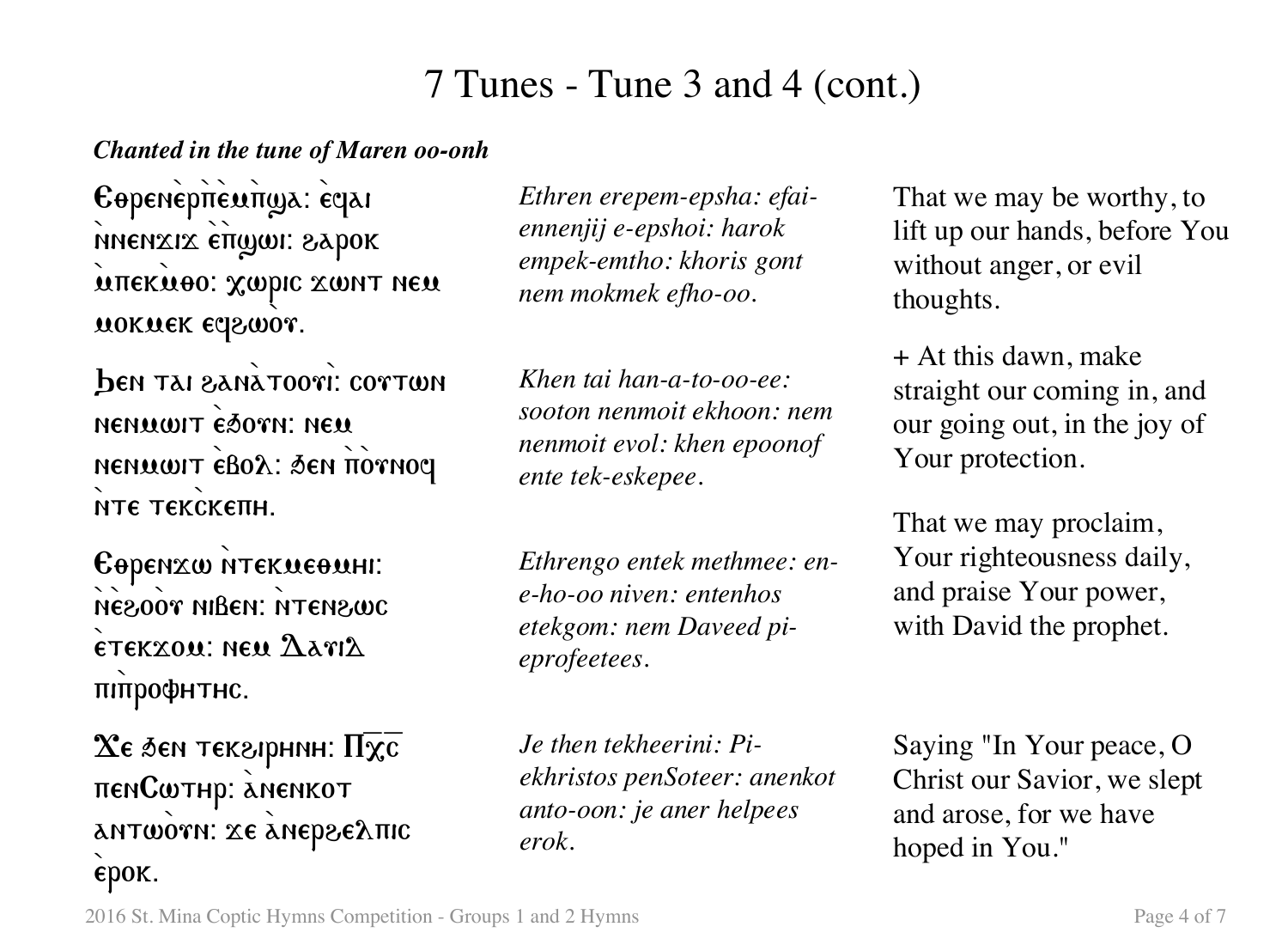# EOBE TANACTACIC

### *Chanted during the 9th hour of Good Friday*

EOBE TANACTACIC NTE nipequwort nietarenkort aveuton uuwor: sen pnast  $\mathbf{M}\mathbf{W}$ . The main ton mortrxH THpor.

Πατλος φβωκ ΜΠεησε ΙΗς  $\Pi \overline{\chi}$  τ: πιλπος τολος ετθλεεω: ΦΗΕΤΑΥΘΑΜΑ ΕΠΙΣΙΜΕΝΝΟΥ Τ  $nT\epsilon \Phi +$ .

mapequeri estai nàphi бен өннот: ете фаі пе етбен  $\Pi \overline{\chi}$ с Інс.

*Higuot sap neuwten thpor* хе амни есещип.

*Eth ve ti anastasis ente ni ref moa oot: nee etav en kot av em ton em moa oo: khen ef nahti em Pi ekhristos: Epchois ma em ton en noo epsikee teeroo.*

*Pavlos ef voak em Penchois Isos Pi ekhristos: pi apostolos et tha hem: fee et av thashf e pi hi shennoofi ente Efnooti.*

*Maref mev ee e fai en ekhree khen theenoo: e te fai pe et khen Pi ekhristos Isos.*

*Pi ehmot ghar nem oaten nem et hireenee ev sop: je ameen es e shoapi.*

For the resurrection of the dead who have fallen asleep and reposed in the faith of Christ. O Lord repose their souls.

Paul, a bondservant of Jesus Christ, called to be an apostle, separated to the gospel of God.

Let this mind be in you which was also in Christ Jesus

The grace of God the Father be with you all. Amen.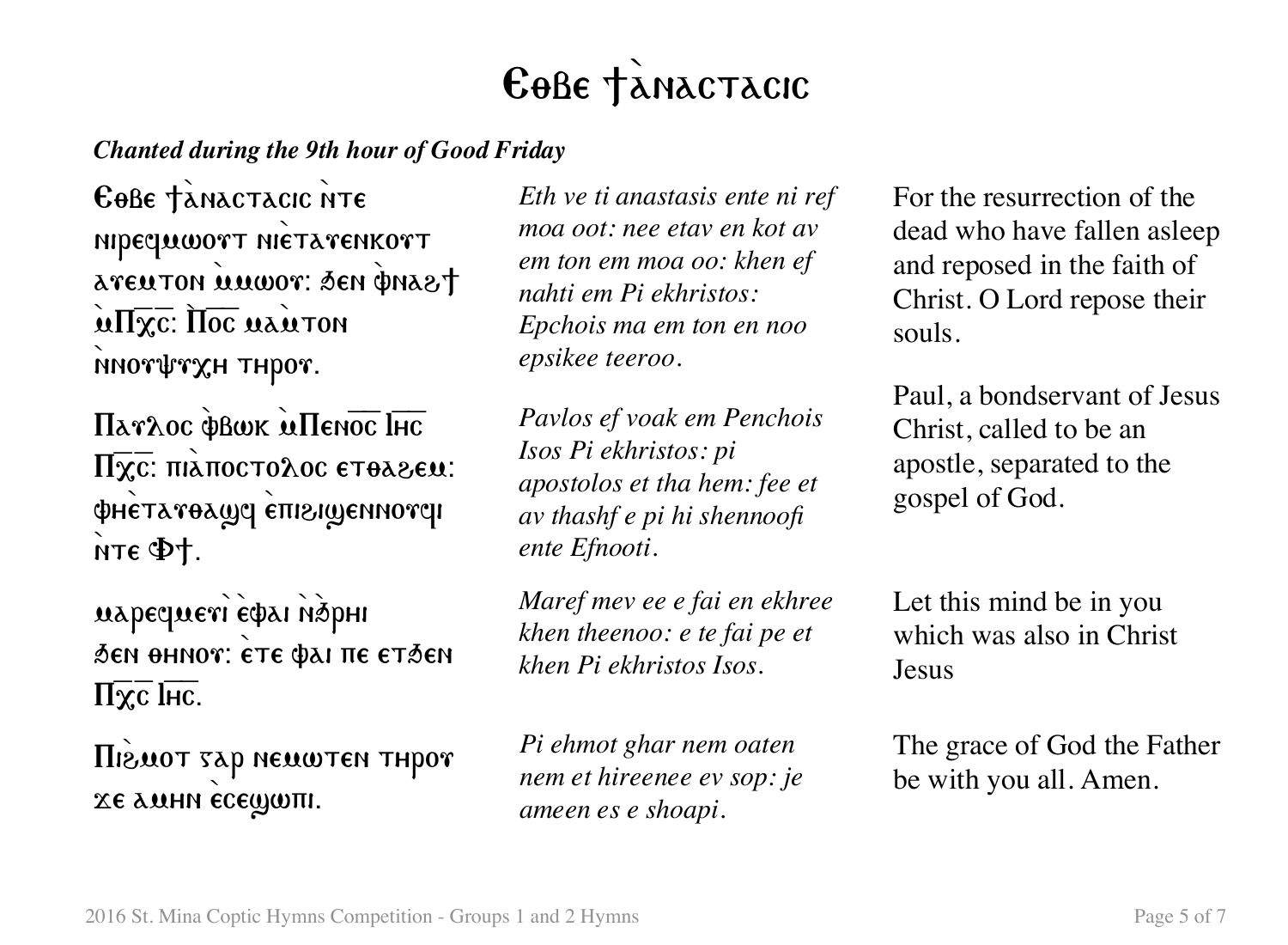# $H \lambda x \lambda \pi H$

### *Chanted for the Pope or Bishop after the Reading of the Pauline epistle, or at any time.*

 $\hat{H}$   $\hat{\alpha}$ sanh tor  $\theta$ eor  $\Pi$ atpoc: ke н  $\chi$ арнс тот монотенотс:  $\mathbf{\hat{r}}$ ют Kγριον Δε κε θεον: κε cωτηρος HUWN IHCOT XPICTOT: KE H koinwnia ke  $H$   $\Delta$ wpea:  $\texttt{Tor}$   $\Delta$ sior Therua Toc.

IH META TOT  $\lambda$  sim tator: Ke **MAKAPIW TATOT: HATPOC HMWN**  $παπα$   $αββα$  (...):  $παπα$  ke  $\pi$ атріа $\chi$ от: тнс меза $\chi$ о по $\chi$ еωс A rezanapiac:

 $M$ ем т $\chi$ шра тнрс N $\chi$ нмі: нем τπολις απεΝΝοντ lepoνς λημ. NEW TTIOT MBAKI MITEMENT: neu Harbià neu Horbia neu Hieharg neu Appikia

2016 St. Mina Coptic Hymns Competition - Groups 1 and 2 Hymns **Page 6 of 7** Page 6 of 7  $U$ аре пік $\lambda$ нрос: нем пі $\lambda$ аос тнр $q$ : ovzai đen Ilбoic: ze amhn ecewwm.

*Ee aghapee too theo patros: ke ee kharees too monogenoos: Eio Kirio the ke Theoo: ke soteeros eemon Isoo Ekhristoo: ke ee ki no nia ke ee tho rea: too Agioo Epnevmatos.*

*Ee meta too agio ta too: ke makario ta too: patros ee mon papa avva (...): papa ke patriakoo: tees meghalo po le oas Alexandrias.*

*Nem et ko ra teers en Keemi: nem et polis em pennooti Ierosaleem: nem ti et ee oo em vaki em pe ment: nem ti livia nem Noovia nem Ni e thavsh nem Afrikia*

*Ma re pi ekleeros: nem pi laos teerf: oogai khen Epchois: je ameen es e shopi.*

The love of God the Father, and the grace of His Only Begotten Son: our Lord, God: and Savior Jesus Christ: and the communion and gift: of the Holy Spirit.

Be with our most holy: righteous father, Pope Abba (...): Pope and Patriarch: of the great city of Alexandria.

And all the land of Egypt: and the city of our God, Jerusalem: and the five western cities: and Libya, and Nubia, and Ethiopia, and Africa

May the clergy: and all the people: be safe in the Lord: Amen. So it shall be.<br> $_{\text{Page 6 of 7}}$